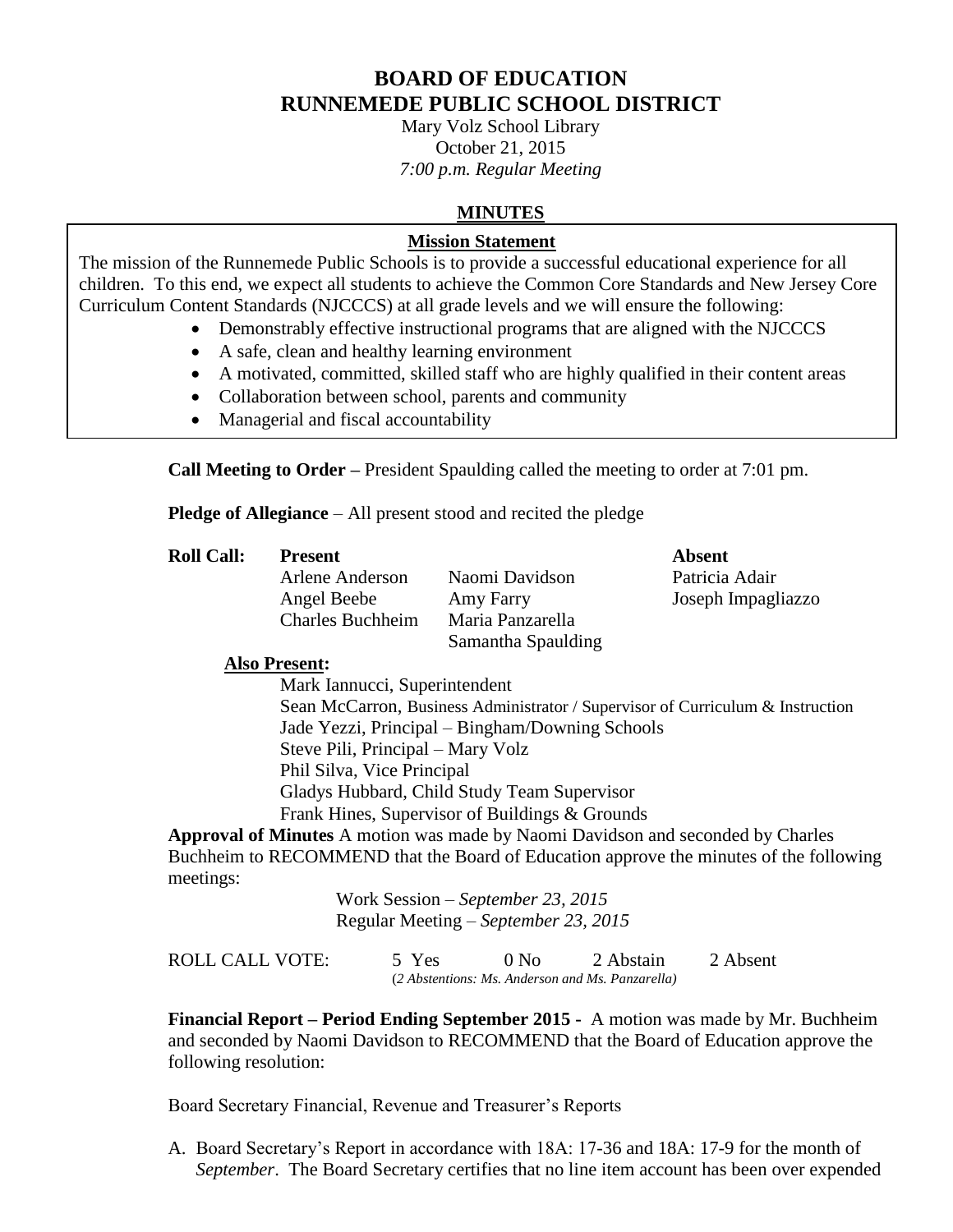in violation of N.J.A.C. 6A:23A-16.10 (c) 3 and that sufficient funds are available to meet the District's financial obligations for the remainder of the fiscal year.

- B. Treasurer's Report in accordance with 18A:17-36 and 18A:17-9 for the month of *September* 2015. The Treasurer's and Secretary's report are in agreement for the month of *September* 2015.
- C. Board Secretary in accordance with N.J.A.C. 6A:23A-16.10 (c) 2 certifies that there are no changes in anticipated revenue amounts or revenue sources.
- D. Board of Education Certification pursuant to N.J.A.C. 6A:23A-16.10 (c) 4, we certify that after review of the secretary's monthly financial report (appropriations section) and upon consultation with the appropriate District officials, that to the best of our knowledge no major accounts or funds have been over expended in violation of N.J.A.C. 6A:23A-16.10 (b) and that sufficient funds are available to meet the District's financial obligations for the remainder of the fiscal year.

 $\mathscr{R}$  Marron October 21, 2015 Business Administrator C

ROLL CALL VOTE: 7 Yes 0 No 0 Abstain 2 Absent

**Presentations –**7:00 pm Third Grade Students from Bingham & Downing School Ms. Yezzi explained that Ms. Kauffmann has worked with the 3rd grade students on their "SPOOKY SPECTACULAR" Performance.

**Correspondence –** NJSBA Convention Documentation

**Recognition of Citizens - Public Comments on Agenda Items Only – None at this time.**

**Secretary / Curriculum Report** – Dr. McCarron gave his full report during the work session.

**Superintendent's Report** – Mr. Iannucci gave his full report during the work session

| Fire and Security Drills to date were conducted as follows:<br>1. |                       |                  |                      |  |
|-------------------------------------------------------------------|-----------------------|------------------|----------------------|--|
| <b>SCHOOL</b>                                                     | <b>TYPE OF DRILL</b>  | <b>DATES</b>     | <b>DURATION</b>      |  |
| <b>BINGHAM</b>                                                    | <b>Active Shooter</b> | October 14, 2015 | 6 minutes            |  |
|                                                                   | Fire Drill            | October 16, 2015 | 2 minutes            |  |
| <b>DOWNING</b>                                                    | <b>Active Shooter</b> | October 13, 2015 | 4 minutes            |  |
|                                                                   | Fire Drill            | October 15, 2015 | 1 minutes 21 seconds |  |
| VOLZ                                                              | Fire Drill            | October 9, 2015  | 3 minutes 46 seconds |  |
|                                                                   | Evacuation            | October 16, 2015 | 4 minutes 2 seconds  |  |

# **Principals' Reports**

A. Fire and Security Drills to date were conducted as follows:

C. Buildings and Grounds Report

D. Special Education Report

### **XII. Other Reports**

A. PTA Report

B. Nurse's Report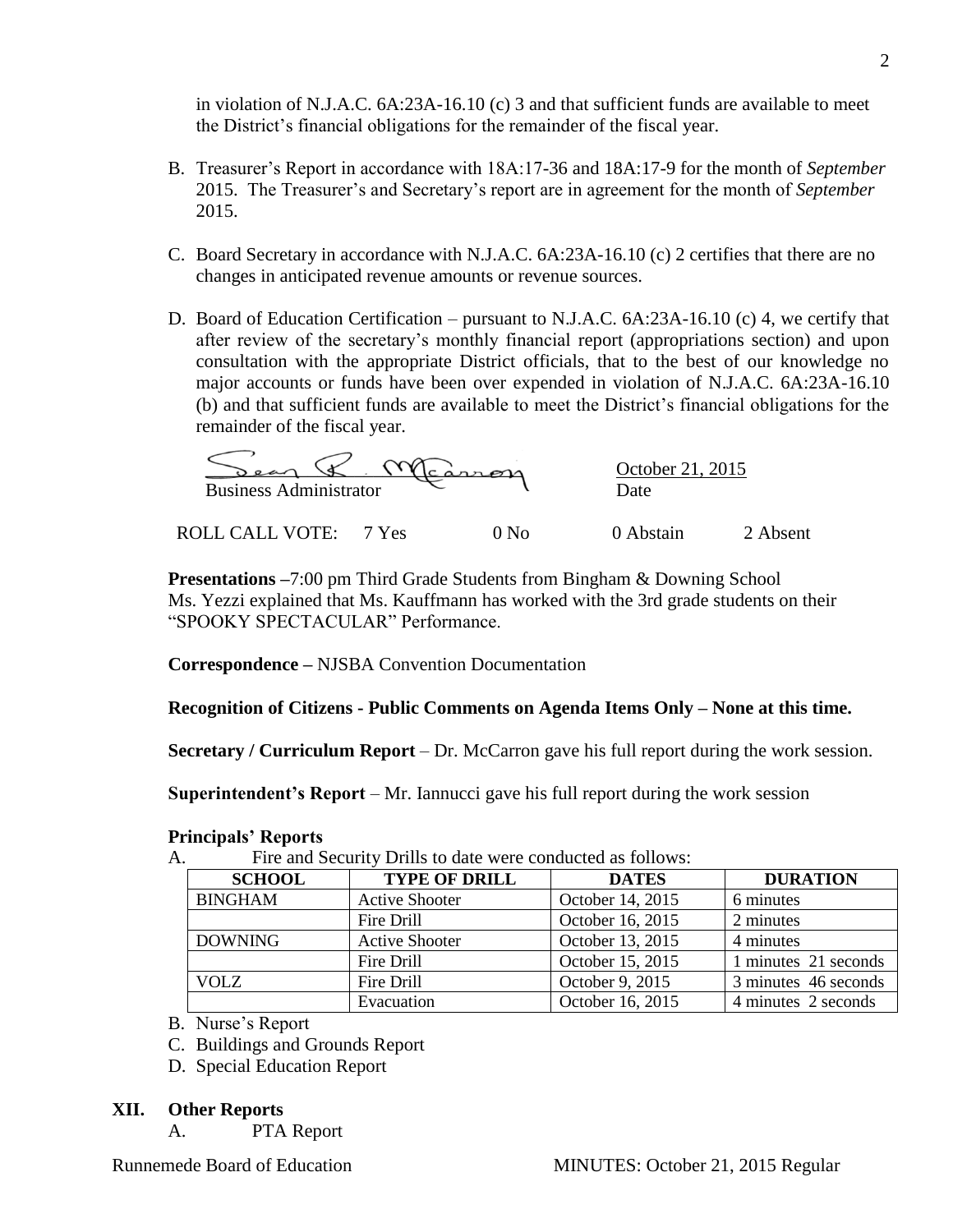- B. Committee Reports
	- Camden County Educational Services Commission
	- NJSBA Report
	- Black Horse Pike Regional School District
	- Negotiations
	- Other Mr. Buchheim went to the Planning and Zoning Board Meeting 7 minute meeting was to discuss the sale of Christmas trees on Evesham Road property adjacent to ACME and the builder is not moving through - this would be another ideal area to build

There will be an Ad-Hoc meeting on Tuesday, November 10, 2015 at 2:30 pm (Samantha, Charles, Amy, and Angel)

There was a Request to bring the rough proposal from Garrison (Elementary ONLY)

#### **New Business**

**A. PROPERTY & TRANSPORTATION** – A motion was made by Charles Buchheim and seconded by Naomi Davidson to approve the following on the recommendation of the Superintendent:

| <b>Facility Use</b>                |                         |                        |                                  |                         |
|------------------------------------|-------------------------|------------------------|----------------------------------|-------------------------|
| <b>FACILITY</b>                    | <b>USER</b>             | <b>PURPOSE</b>         | <b>DATE</b>                      | <b>TIME</b>             |
| Mary Volz Library                  | Runnemede PTA           | Monthly                | 9-10-15, 10-6-15, 11-12-15,      | 7:30pm - 9:30pm         |
|                                    |                         | <b>Executive Board</b> | $12-3-15$ , 1-7-16, 2-4-16, 3-3- |                         |
|                                    |                         | Meetings               | 16, 4-7-16, 5-5-16, 6-2-16       |                         |
| <b>Triton Regional High School</b> | Runnemede PTA           | <b>Trunk or Treat</b>  | $10-24-15$                       | 6:00pm - 9:00pm         |
| <b>Triton Regional</b>             | Mary Volz Concert Choir | <b>Winter Concert</b>  | $12 - 7 - 15$                    | 2:00pm - 4:30pm         |
| <b>High School</b>                 | and Band                | Rehearsal              |                                  |                         |
|                                    |                         | <b>Winter Concert</b>  | $12 - 10 - 15$                   | 4:00pm - 8:15pm         |
|                                    |                         | Performance            |                                  |                         |
| Mary Volz                          | Runnemede PTA           | <b>Holiday Night</b>   | $12 - 11 - 15$                   | 6:00pm set up           |
| APR and Library                    |                         |                        |                                  | 7:00pm - 8:00pm         |
| <b>Triton Regional</b>             | Mary Volz               | <b>Basketball Game</b> | $12 - 14 - 15$                   | 5:30pm - 9:00pm         |
| High School                        | Girls & Boys Basketball | with Bellmawr          |                                  |                         |
| Mary Volz                          | Runnemede PTA           | Little Princess and    | $2-19-16$                        | 6:00pm set up           |
| All Purpose Room                   |                         | Her Prince Dance       |                                  | 7:00pm - 8:00pm         |
|                                    |                         |                        |                                  | dance                   |
| Mary Volz                          | Runnemede               | Annual                 | $3-9-16$                         | 4:00pm - 6:00pm         |
| All Purpose Room                   | <b>Girl Scouts</b>      | Dinner/Show            |                                  | Set up                  |
|                                    |                         |                        |                                  | $6:00 \text{pm} - 9:00$ |
|                                    |                         |                        |                                  | pm                      |
|                                    |                         |                        |                                  | Dinner/Show             |
| Mary Volz                          | Runnemede PTA           | Kid's Bingo            | $3-18-16$                        | 7:00pm - 8:00pm         |
| All Purpose Room                   |                         |                        |                                  |                         |
| Mary Volz                          | Runnemede PTA           | <b>Basket Auction</b>  | $4 - 29 - 16$                    | 5:00pm set up           |
| Gymnasium                          |                         |                        |                                  | $6:00$ pm -             |
|                                    |                         |                        |                                  | 12:00am                 |
| Mary Volz                          | Runnemede PTA           | Little Guy and         | $5-20-16$                        | 6:00pm set up           |
| All Purpose Room                   |                         | His Gal Dance          |                                  | 7:00pm - 8:00pm         |

| ◠ | <b>Field Trips</b> |
|---|--------------------|
|   |                    |

|                  | ------------    |                |                 |                |                            |
|------------------|-----------------|----------------|-----------------|----------------|----------------------------|
| Location         | <b>Purpose</b>  | <b>Date</b>    | <b>Students</b> | <b>Advisor</b> | <b>Transportation</b>      |
| Johnson's Corner | Pumpkin picking | $10 - 15 - 15$ | Preschools      | Cathleen       | <b>McGough Bus Company</b> |
| Farm             |                 |                |                 | Summerfield    | 3 buses @ \$225.00 each    |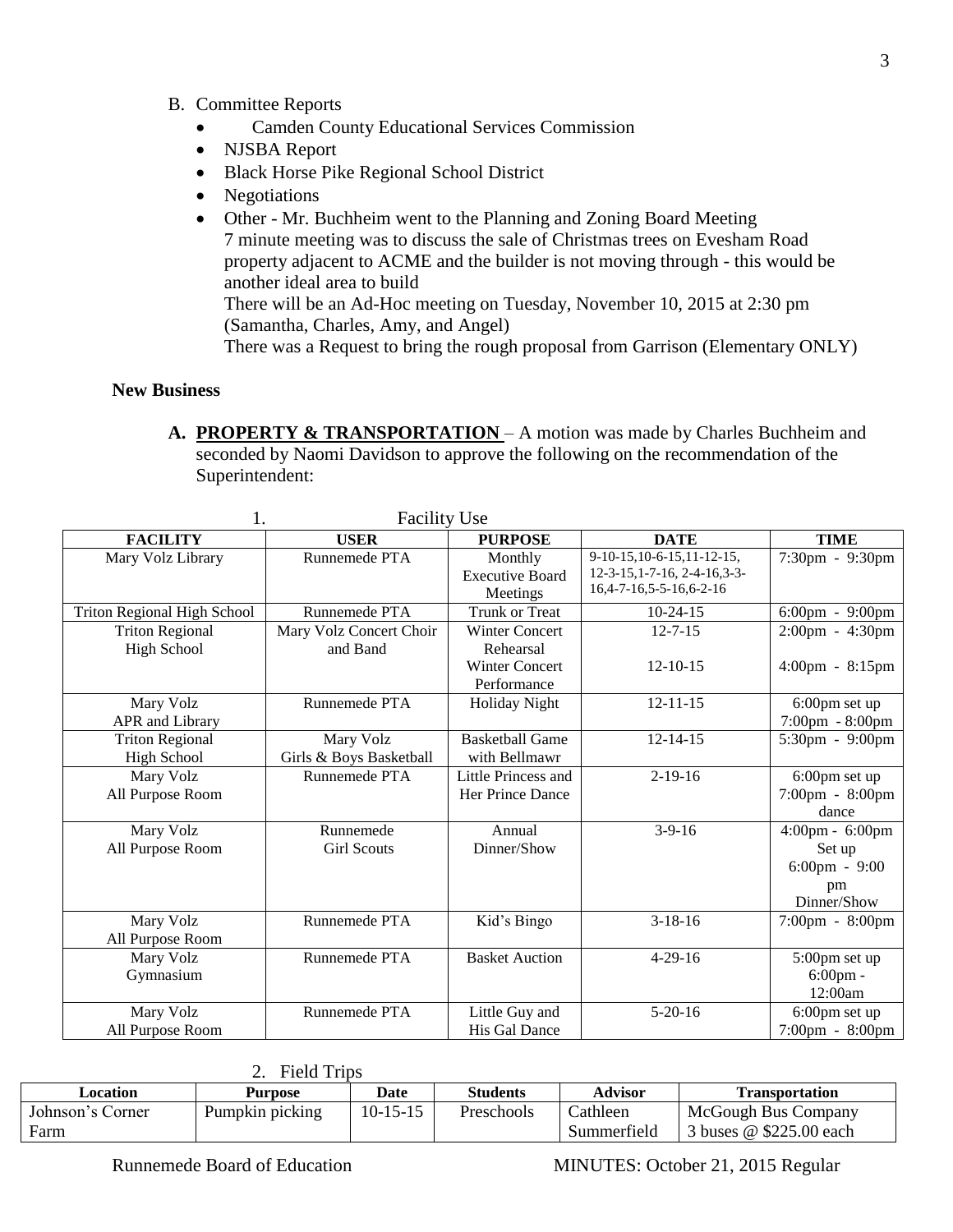| Medford, NJ                                  |                         |                |                        | Samantha Eib   | $=$ \$675.00                 |
|----------------------------------------------|-------------------------|----------------|------------------------|----------------|------------------------------|
| (originally approved<br>Zimmerman's Market - |                         |                |                        |                |                              |
| location and date changed due                |                         |                |                        |                |                              |
| to scheduling conflict)                      |                         |                |                        |                |                              |
| Garden State                                 | Hands on play,          | $11 - 16 - 15$ | Preschoolers           | Cathleen       | McGough Bus Company          |
| Discovery Museum                             | science workshop        |                |                        | Summerfield    | 3 busses $@$225.00 each =$   |
| Cherry Hill, NJ                              |                         |                |                        | Samantha Eib   | \$675.00                     |
| <b>The Playground Pier</b>                   | M.A.P.S. Choral         | $12 - 4 - 15$  | <b>Volz Middle</b>     | <b>Melissa</b> | T & L Transportation         |
| <b>Atlantic City, NJ</b>                     | <b>Performance</b>      |                | <b>School Chorus</b>   | Maatje         | 2 busses $@$275.00 each =$   |
|                                              |                         |                |                        |                | \$550.00                     |
| <b>Triton Regional</b>                       | <b>Basketball Game</b>  | $12 - 14 - 15$ | Girls and Boys         | Melinda        | N/A                          |
| <b>High School</b>                           |                         |                | <b>Basketball</b>      | Martinez       |                              |
| <b>Adventure Aquarium</b>                    | Explaining Sea Life     | $5-16-16$      | Preschoolers           | Cathleen       | McGough Bus Company          |
| Camden, NJ                                   |                         |                |                        | Summerfield    | 3 busses @ $$275.00$ each =  |
|                                              |                         |                |                        | Samantha Eib   | \$825.00                     |
| <b>Stockton University</b>                   | Bay Atlantic            | $5 - 24 - 16$  | $4th$ and $5th G$ rade | Karen          | T & L Transportation         |
| Performing Arts                              | <b>Symphony Concert</b> |                | Band and               | Kauffman       | 2 busses @ $$220.00$ each =  |
| Center                                       |                         |                | Chorus                 |                | \$440.00                     |
| Galloway, NJ                                 |                         |                |                        |                | <b>NOTE:</b> South Jersey    |
|                                              |                         |                |                        |                | Cultural Alliance will incur |
|                                              |                         |                |                        |                | transportation expense       |

- 3. Addendum to First Student transportation contract removing Route #3 since the Runnemede bus transports these students.
- 4. First Student to transport Field Hockey team to Gibbsboro for playoff game on Monday, October 26, 2015. Cost: 1 bus @ \$175.00. Transportation has been tentatively scheduled based on the team's progression in the playoffs.

ROLL CALL VOTE: 7 Yes 0 No 0 Abstain 2 Absent

**PERSONNEL** – A motion was made by Maria Panzarella and seconded by Charles Buchheim to approve the following on the recommendation of the Superintendent:

- 1. Heather Logan as 1:1 Aide Preschool  $1<sup>st</sup>$  Step \$16,400.00
- 2. Ann Paolini as Instructional Aide  $1<sup>st</sup>$  Grade  $1<sup>st</sup>$  Step \$16,400.00
- 3. Debbie Dockery as Bus Aide at \$17.00 per hr.
- 4. Heather Logan as Bus Aide at \$16.00 per hr.
- 5. Accept resignation of Tyler Smith effective September 30, 2015
- 6. Accept with regret the letter of intent to retire Peg Lyle effective November 1, 2015
- 7. Accept with regret the resignation of Teresa Friel effective October 26, 2015
- 8. Accept the resignation of Maureen Duffy effective October 5, 2015

Runnemede Board of Education MINUTES: October 21, 2015 Regular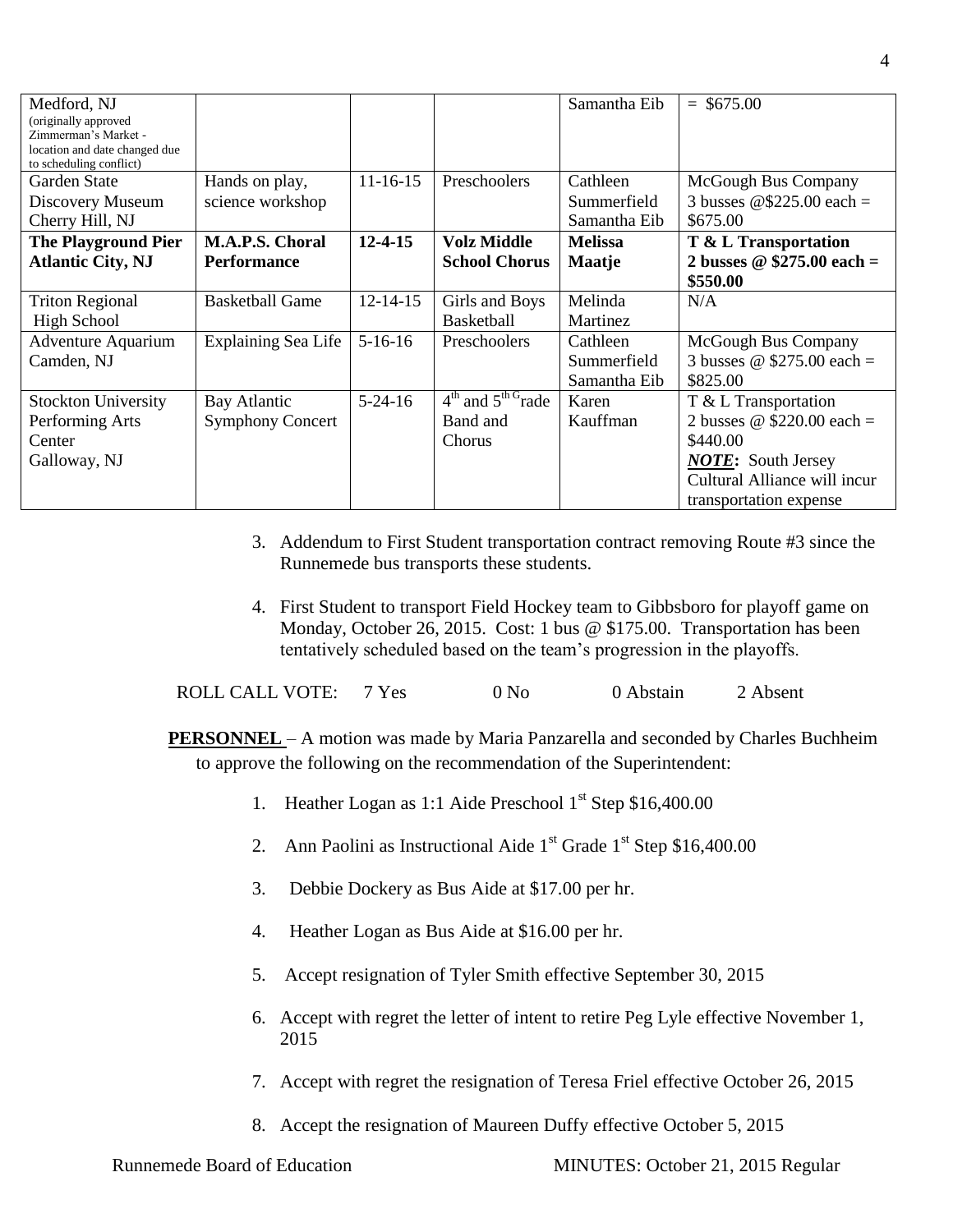- 9. Maternity Leave for Employee #420 beginning January 15, 2016 and returning May 23, 2015 (as per REA Agreement)
- 10. Maternity Leave for Employee #643 beginning March 8, 2016 and returning June 13, 2016 (as per REA Agreement)
- 11. Enrico Coralluzzo as Part time Custodian at \$12.00 per hr. not to exceed 29.5 hrs. per week
- 12. Maternity Leave for Employee #550 beginning February 22, 2016 and returning May 16, 2016
- 13. Approve Elaine Colton to be moved from the 2 hour 15 minute, aide position at Bingham to the 5.5 hour cafeteria worker at Bingham effective October 26, 2015.
- 14. Approve Rhonda Pucciarelli as a 2 hour 15 minute cafeteria / playground aide at Bingham Elementary School (pending paperwork)
- 15. Eric Burger as Volunteer Coach for Girls Basketball Team for 2015 2016 School Year
- 16. Extra-Curricular for 2015 2016 School Year

|                                                  |             | Mike Kline                  |
|--------------------------------------------------|-------------|-----------------------------|
| <b>Head Boys Basketball</b>                      |             |                             |
| <b>Head Girls Basketball</b>                     |             | Melinda Martinez            |
| Assist. Girls Basketball Coach                   |             | Lisa Maitag                 |
| <b>Cheerleading Coach</b>                        |             | Jeneane DeJohn              |
| $4th$ & $5th$ Grade Variety                      | 16 sessions | <b>Shawn Clancy</b>         |
| $6th$ & $8th$ Grade Variety                      | 32 sessions | <b>Shawn Clancy</b>         |
| Flag Football                                    | 16 sessions | <b>Mike Ralston</b>         |
| Basketball $6^{th} - 8^{th}$                     | 24 sessions | <b>Shawn Clancy</b>         |
| Soccer $4^{th}$ – $5^{th}$                       | 16 sessions | Kristin Ambrose             |
| Gardening Club                                   | 24 sessions | Linda Schreiber             |
| Men of Distinction                               |             | <b>Scott Marakovits</b>     |
| Women of Distinction                             |             | Jackie DeFeo                |
| Battle of the Books 4 <sup>th</sup> Grade        |             | Melissa Lukacsy             |
| Battle of the Books $5^{th}$ & $6^{th}$ Grade    |             | Mike Ralston                |
| Battle of the Books $7th$ & $8th$ Grade          |             | Linda Schrieber             |
| Basketball Security (Hourly as per REA Contract) |             | Danel Joyce,                |
|                                                  |             | Linda Schreiber (Alternate) |

*\*\*\* Angel Beebe asked if we always have basketball security. Maria Panzarella answered that after Sandy we had to have security.* 

 $\Omega_{\text{N}}$  and  $\Omega_{\text{N}}$  are  $\Omega_{\text{N}}$  as  $\Omega_{\text{N}}$  and  $\Omega_{\text{N}}$  are  $\Omega_{\text{N}}$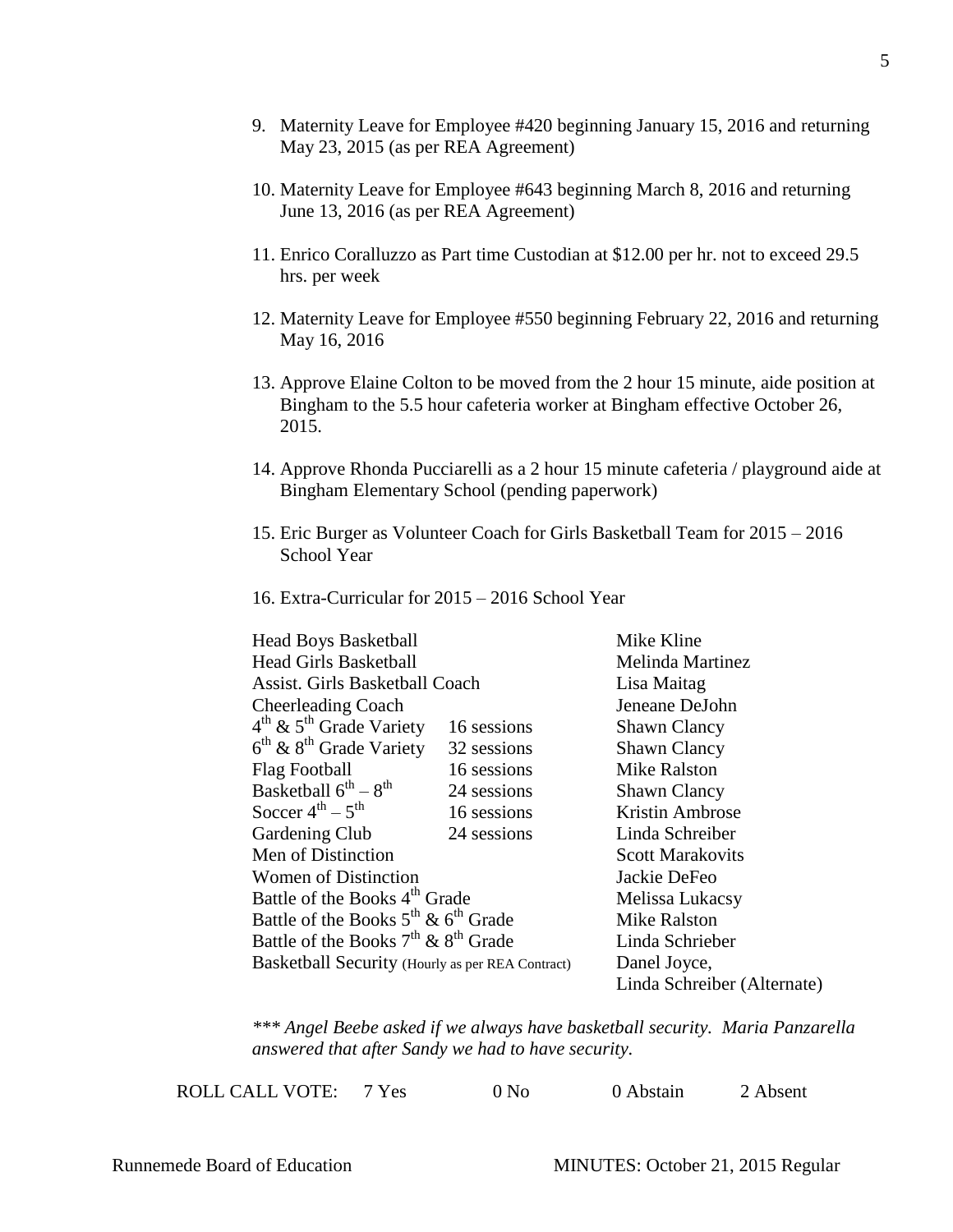- **FINANCE**  A motion was made by Maria Panzarella and seconded by Naomi Davidson to approve the following on the recommendation of the Superintendent and School Business Administrator to approve the following as attached:
	- 1. Transfers and Appropriation/Revenue Adjustments *September* Cash Report – *September* Receipt Report – *September* Treasurer's Report – *September* Board Secretary's Report – *September*
	- 2. Professional Development Workshops

| <b>NAME</b>        | WORKSHOP/CONFERENCE                     | DATE(S)/TIME                      | <b>COST</b>    |
|--------------------|-----------------------------------------|-----------------------------------|----------------|
| Elizabeth Kehler   | <b>Strategies for Teaching Students</b> | $10-15-15$                        | 0              |
|                    | w/Visual Impairments                    | 9:00am - 3:00pm                   | Mileage        |
|                    | Sponsor: NJ Commission for the          |                                   |                |
|                    | <b>Blind and Visually Impaired</b>      |                                   |                |
|                    | <b>Location: The Conference Center</b>  |                                   |                |
|                    | West Windsor, NJ                        |                                   |                |
| Jeanette Schiraldi | Dell Philadelphia, PA Solutions         | $10-19-15$                        | $\overline{0}$ |
|                    | Showcase                                | 10:30am - 9:30pm                  | Mileage        |
|                    | Sponsor: Dell                           |                                   |                |
|                    | <b>Location: Citizens Bank Park</b>     |                                   |                |
|                    | Philadelphia, PA                        |                                   |                |
| Cathleen           | Dr. Jean's Active Learning              | $11-9-15$                         | \$220.00       |
| Summerfield        | Sponsor: Staff Development for          | 8:30am - 3:30pm                   | Mileage        |
|                    | <b>Educators</b>                        |                                   |                |
|                    | Location: Philadelphia, PA              |                                   |                |
| Myssee Anderson    | <b>Salem County Meeting</b>             | $11-9-15$                         | $\Omega$       |
| Charles Buchheim   | Sponsor: NJSBA                          | $6:00 \text{pm} - 9:00 \text{pm}$ | Mileage        |
| Samantha Spaulding | Location: Riverview Inn                 |                                   |                |
|                    | Pennsville, NJ                          |                                   |                |
| Mark Iannucci      | Legal Update: Recent Decisions,         | $11-10-15$                        | \$149.00       |
|                    | Case Law, Pending Litigation            | 9:00am - 1:30pm                   | Mileage        |
|                    | That Affect Your District               |                                   |                |
|                    | Decisions                               |                                   |                |
|                    | Sponsor: NJASA                          |                                   |                |
|                    | Location: Crowne Plaza Monroe           |                                   |                |
|                    | Monroe Township, NJ                     |                                   |                |
| Mark Iannucci      | 2015 Innovate NJ Possibilities          | $11-20-15$                        | $\theta$       |
| <b>Steve Pili</b>  | Tour: Southern Hub                      | 8:30am - 3:30pm                   | Mileage        |
| Jade Yezzi         | Sponsor: NJ Dept. of Education          |                                   |                |
|                    | Office of School Innovation             |                                   |                |
|                    | Location: Tour begins at                |                                   |                |
|                    | <b>Voorhees Middle School</b>           |                                   |                |
|                    |                                         |                                   |                |
| Patricia Adair     | <b>Fall Delegate Meeting</b>            | $11-21-15$                        | $\theta$       |
|                    | Sponsor: NJ School Boards               | <b>TBD</b>                        | Mileage        |
|                    | Association                             |                                   |                |
|                    | Location: Mercer County                 |                                   |                |
|                    | <b>Community College</b>                |                                   |                |
|                    | West Windsor Twp., NJ                   |                                   |                |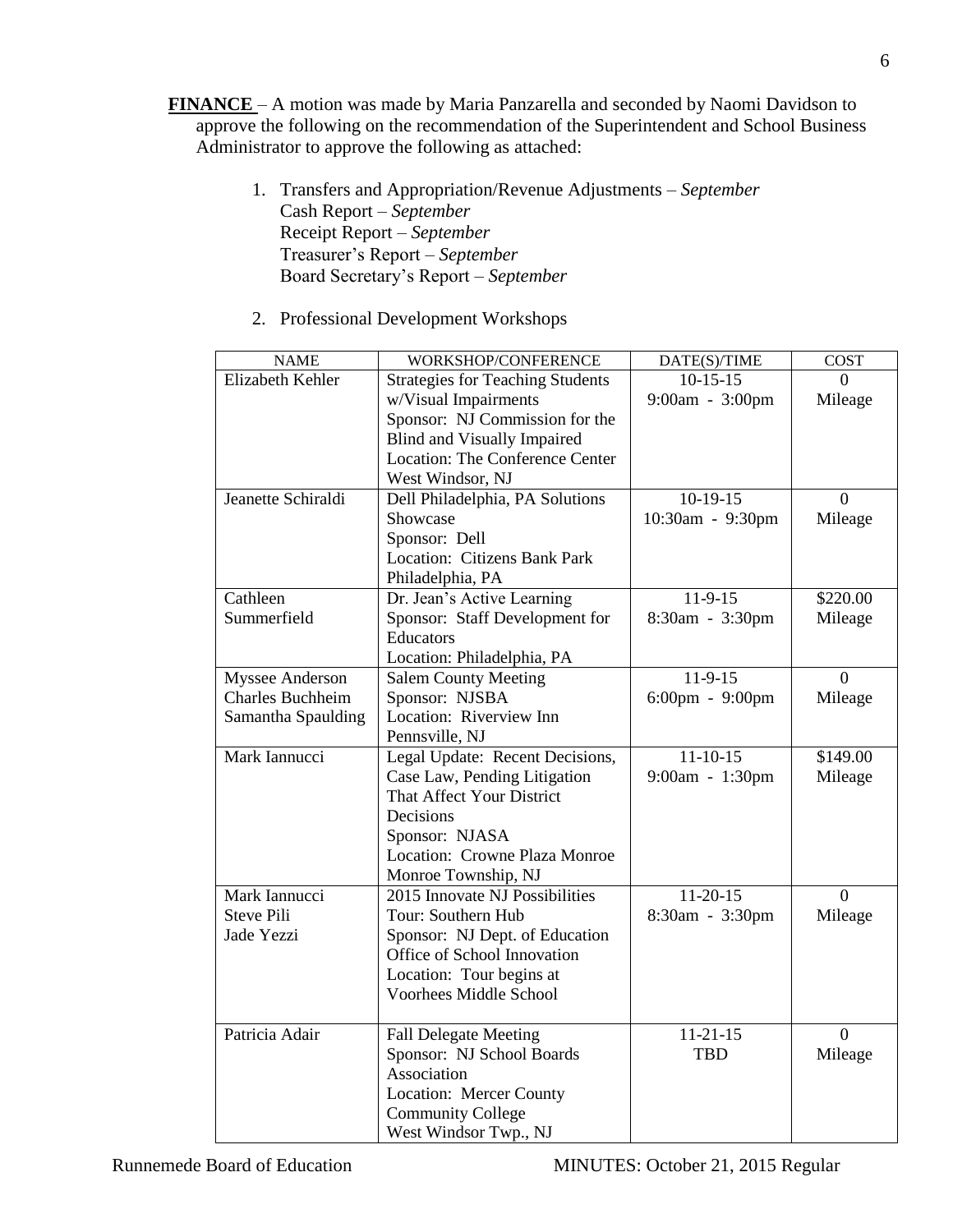| Mary Helder      | <b>Practical Writing Strategies:</b>   | $12 - 11 - 15$        | \$239.00 ea. |
|------------------|----------------------------------------|-----------------------|--------------|
| Lee-Anne Michell | Help Students Be More                  | 9:00am - 3:00pm       | Mileage      |
|                  | Successful in Meeting Your State       |                       |              |
|                  | Standards Grades K-2                   |                       |              |
|                  | Sponsor: Bureau of Education           |                       |              |
|                  | and Research                           |                       |              |
|                  | Location: Cherry Hill, NJ              |                       |              |
| Gladys Hubbard   | Building Effective IEP's Within        | $12 - 11 - 15$        | \$129.00     |
|                  | the Guidelines of NJ                   | $9:30$ am - $3:30$ pm | Mileage      |
|                  | <b>Administrative Law</b>              |                       |              |
|                  | Sponsor: Rutgers School of             |                       |              |
|                  | Social Work                            |                       |              |
|                  | Location: Bordentown, NJ               |                       |              |
| Christina Ayusa  | Dyslexia, Dyscalculia and              | $12 - 14 - 15$        | \$199.00 ea. |
| Mary Moore       | Dysgraphia                             | 8:00am - 4:00pm       | Mileage      |
|                  | Sponsor: MEDS PDN                      |                       |              |
|                  | Location: Crowne Plaza, Cherry         |                       |              |
|                  | Hill, NJ                               |                       |              |
| Nancy Bada       | <b>Treating Self Harming Behaviors</b> | $12 - 15 - 15$        | \$199.99     |
|                  | in Adolescents                         | $8:00am - 4:00pm$     | Mileage      |
|                  | Sponsor: PESI                          |                       |              |
|                  | Location: Cherry Hill, NJ              |                       |              |

3. Payment of Bills (Bills Lists attached)

| <b>ACCOUNT PERIOD/BATCH#</b>         | <b>TOTAL AMOUNT</b> |
|--------------------------------------|---------------------|
| Bills List #1 $-$ Payroll 09/15/2015 | \$350,065.73        |
| Bills List #2 - Payroll 09/30/2015   | \$353,273.57        |
| Bills List #3 $- A/P$ Batch #64      | \$185,112.42        |
| Bills List $#4 - A/P$ Batch $#66$    | \$160,583.99        |
| Cafeteria – Batch #65                | \$16,183.44         |
| Bills List $#5 -$ Batch $#79$        | \$32,911.00         |
| <b>TOTAL</b>                         | \$1,098,130.15      |

- 4. Environmental Design Inc. to perform work at the Mary Volz School gymnasium and Aline Bingham classrooms (4).
- 5. Contracts with Gloucester County Special Services School District for tuition and out-of-county surcharge for SID#1729627751, SID# 7813462374 (plus 1:1 aide), SID#6847236573 (plus 1.1 aide), SID#2043172384 (plus 1.1 aide), SID#5980998953 and SID#7338058655 for the 2015-2016 school year.
- 6. Tuition contract with Barrington Board of Education for SID #7763983479 for the 2015-2016 school year covered under McKinney – Vento Homeless Assistance Act.
- 7. Health Care Staffing Agreement with Epic Health Services, Inc. for the 2015- 2016 school year.
	- a. One-on-one nursing services for SID#7443059652 for the entire school year.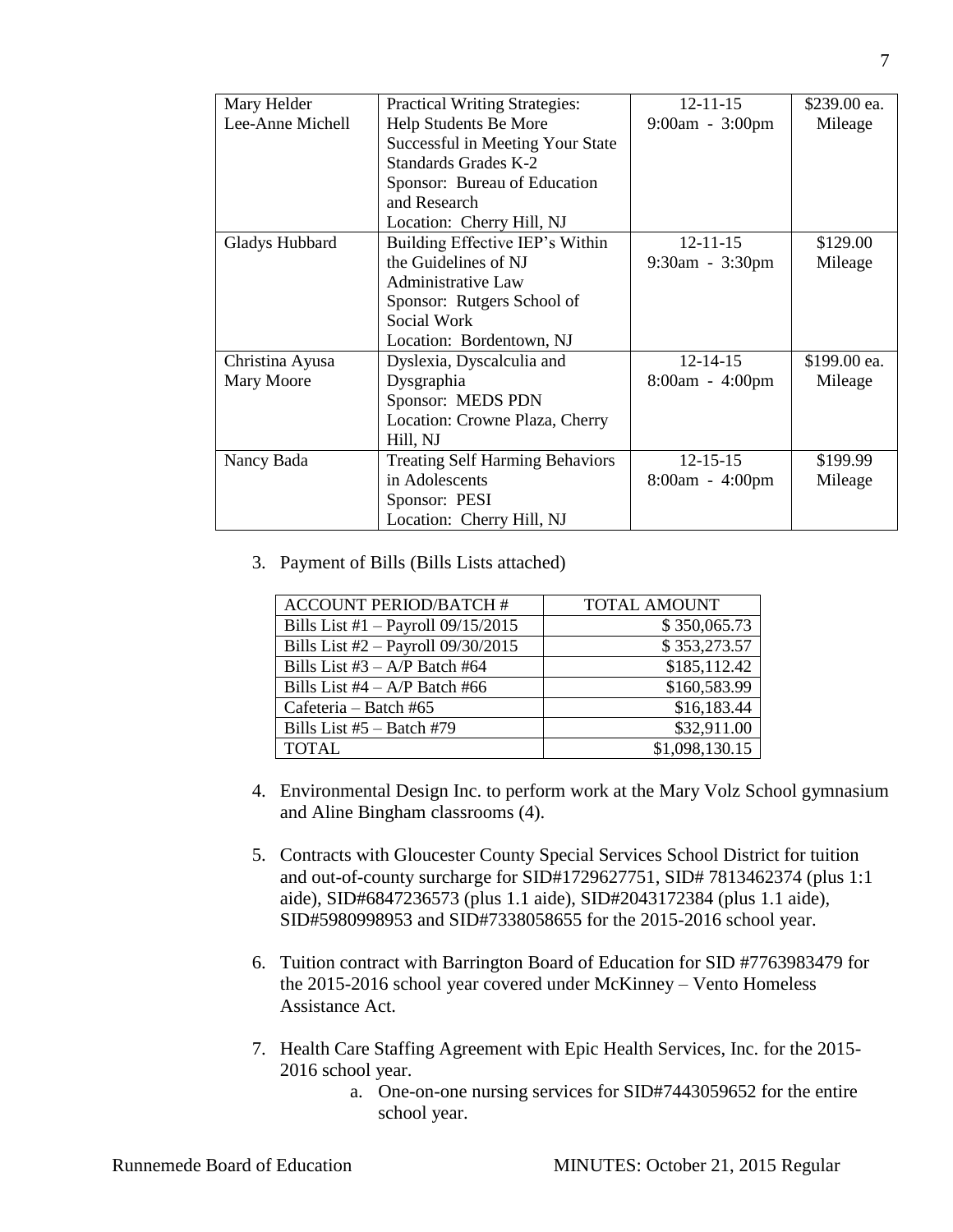8. Runnemede Board of Education Resolution for Submission of the Comprehensive Maintenance Plan For Years 14-15, 15-16, 16-17

WHEREAS, the Department of Education requires New Jersey School Districts to submit three year maintenance plans documenting "required" maintenance activities for each of its public school facilities; and

WHEREAS, the required maintenance activities as listed in the document for the various school facilities of the Runnemede Board of Education are consistent with these requirements; and

WHEREAS, all past and planned activities are reasonable to keep school facilities open and safe for use or in their original condition and to keep their system warranties valid;

NOW, THEREFORE, Be It Resolved that the Runnemede Board of Education hereby authorizes the School Business Administrator/Board Secretary to submit the Comprehensive Maintenance Plan for the Runnemede Board of Education in compliance with the Department of Education requirements.

ROLL CALL VOTE: 7 Yes 0 No 0 Abstain 2 Absent

- **CURRICULUM**  A motion was made by Charles Buchheim and seconded by Amy Farry to approve the following on the recommendation of the Superintendent:
	- 1. Scott Marakovits for course approval *"RES6012 Research Methods" and " LEAD6153, Policy & Governance*" Fall 2015
	- 2. Christine Cirillo for course approval *"MTH100 Algebra Concepts"* Spring 2016

ROLL CALL VOTE: 7 Yes 0 No 0 Abstain 2 Absent

**POLICIES/PUBLIC RELATIONS** – A motion was made by Maria Panzarella and seconded by Naomi Davidson to approve the following on the recommendation of the Superintendent:

- 1. The submission of the *"Memorandum of Agreement*" with Law Enforcement and The Runnemede School District. The MOA has been revised this year and a signing event is being coordinated by the Camden County Executive Superintendent's Office on December 2, 2015, where the Superintendent will again meet with local Law Enforcement Representatives and the Camden County Prosecutor.
- 2. Approve Linda Schreiber's students to collect donated items to be given to the local animal shelter.

ROLL CALL VOTE: 7 Yes 0 No 0 Abstain 2 Absent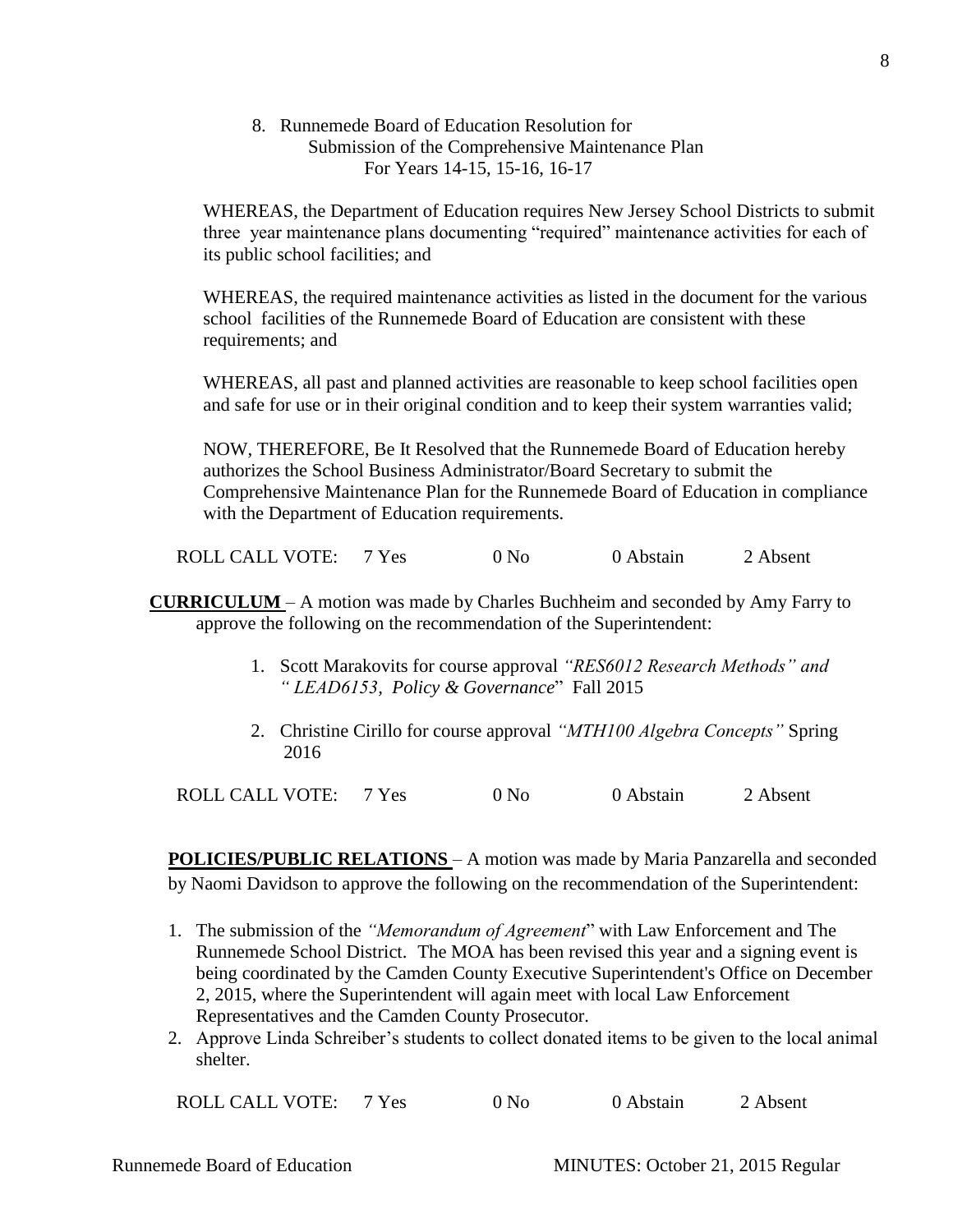#### **Recognition of Citizens and Staff – non-agenda items**

Mr. Pili thanked Mr. Sampolski from the VFW for the new school flags that were donated. Ms. Spaulding publically acknowledged Ms. Lyle for all of her hard work and wished her well

**Executive Session - student, personnel, legal, or contractual matters –** A motion was made by Naomi Davidson and seconded by Charles Buchheim to enter Executive Session at 7:26 pm.

#### **RESOLUTION**

**WHEREAS,** while the Sen. Byron M. Baer Open Public Meetings Act (N.J.S.A. 10:4-12 et seq.) requires all meetings of the Runnemede School District, Board of Education to be held in public, N.J.S.A. 10:4-12(b) sets forth nine types of matters that may lawfully be discussed in Executive Session," i.e. without the public being permitted to attend; and

**WHEREAS,** the Runnemede Public School District, Board of Education has deemed it necessary to go into closed session to discuss certain matters which are exempted from the Public; and

**WHEREAS,** the nine exceptions to public meetings set forth in N.J.S.A. 10:4-12(b) are listed below, and next to each exception is a box within which the number of issues to be privately discussed that fall within that exception shall be written, and after each exception is a space where additional information that will disclose as much information about the decision as possible without undermining the purpose of the exception shall be written.

**NOW, THEREFORE, BE IT RESOLVED** that the Runnemede Public School District, Board of Education will go into closed session for the following reason(s) as outlined in N.J.S.A. 10:4-12(b):

- $X$  Any matter the disclosure of which constitutes an unwarranted invasion of individual privacy such as any records, data, reports, recommendations, or other personal material of any educational, training, social service, medical, health, custodial, child protection, rehabilitation, legal defense, welfare, housing, relocation, insurance and similar program or institution operated by a public body pertaining to any specific individual admitted to or served by such institution or program, including but not limited to information relative to the individual's personal and family circumstances, and any material pertaining to admission, discharge, treatment, progress or condition of any individual, unless the individual concerned (or, in the case of a minor or incompetent, his guardian) shall request in writing that the same be disclosed publically; (Student Matter)
- $X$  Any pending or anticipated litigation or contract negotiation in which the public body is or may become a party. Any matters falling within the attorney-client privilege, to the extent that confidentiality is required in order for the attorney to exercise his ethical duties as a lawyer; (Student Matter)
- $X$  Any matter involving the employment, appointment, termination of employment, terms and conditions of employment, evaluation of the performance, promotion or disciplining of any specific prospective public officer or employee or current public officer or employee employed or appointed by the public body, unless all individual employees or appointees whose rights could be adversely affected request in writing that such matter or matters be discussed at a public meeting; (Personnel Matters)

**WHEREAS,** the length of the Executive Session is undetermined; however, the Runnemede Public School District, Board of **Education** 

will make every attempt to estimate the time of the session prior to convening the session after which the public meeting shall reconvene at 8:00 pm and the Runnemede Public School District, Board of Education will proceed with business.

**NOW, THEREFORE, BE IT RESOLVED,** that the Runnemede Public School District, Board of Education will go into Executive Session for only the above stated reasons;

**BE IT FURTHER RESOLVED** that the Runnemede Public School District, Board of Education hereby declares that its discussion of the aforementioned subject(s) may be made public at a time when the Runnemede Public School District, Board of Education attorney advises that the disclosure of the discussion will not detrimentally affect any right, interest or duty of the school district or any other entity with respect to said discussion.

**BE IT FURTHER RESOLVED** that the Runnemede Public School District, Board of Education, for the aforementioned reasons, hereby declares that the public is excluded from the portion of the meeting during which the above discussion shall take place and hereby directs the board secretary to take the appropriate action to effectuate the terms of this resolution.

**BE IT FURTHER RESOLVED** that the Board Secretary on the next business day following this meeting, shall furnish a copy of this resolution to any member of the public who requests one at the fees allowed by N.J.S.A. 47:1A-1 et seq. Action on any item may or may not be taken in Open Session at the conclusion of the Executive Session.